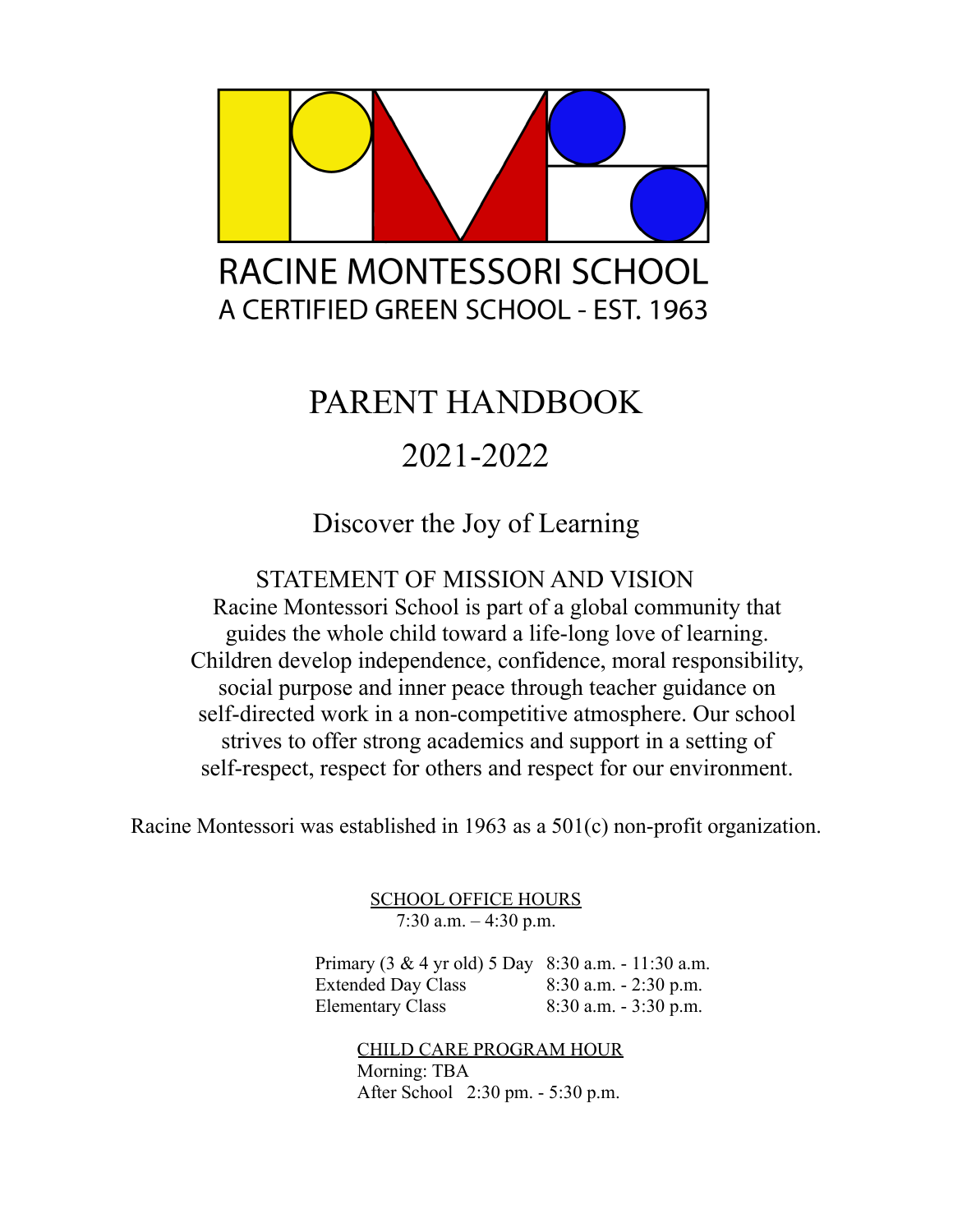# **Racine Montessori School Parent Handbook Table of Contents**

| Racine Montessori School Staff                                                                                                                                                                      |  |
|-----------------------------------------------------------------------------------------------------------------------------------------------------------------------------------------------------|--|
| Racine Montessori School Calendar                                                                                                                                                                   |  |
| Racine Montessori Society<br><b>Board of Directors</b>                                                                                                                                              |  |
| Montessori Programs<br>Primary<br>Lower Elementary<br><b>Upper Elementary</b><br>Adolescent<br>Child Care Program                                                                                   |  |
| <b>Policies &amp; Procedures</b><br>Security & Locked Door Policy<br>Drop off/Pick Up<br><b>Student Health Policy</b><br><b>Immunization Records</b><br><b>Cell Phones &amp; Electronic Devices</b> |  |
| Attendance/Absences<br><b>Tardiness</b><br><b>Alternate Schedule Forms</b><br><b>Snow Days</b><br><b>School Hour Messages</b><br>Recycling<br>Information & Updates                                 |  |
| <b>Tuition Billing</b><br><b>Privacy Policy</b><br><b>Field Trips</b><br>Lost & Found<br>Parents As Volunteers<br>Fundraising<br><b>SCRIP / Amazon Smile</b>                                        |  |
| Accident or Injury                                                                                                                                                                                  |  |
| <b>Policy Disciplinary Policy</b>                                                                                                                                                                   |  |
|                                                                                                                                                                                                     |  |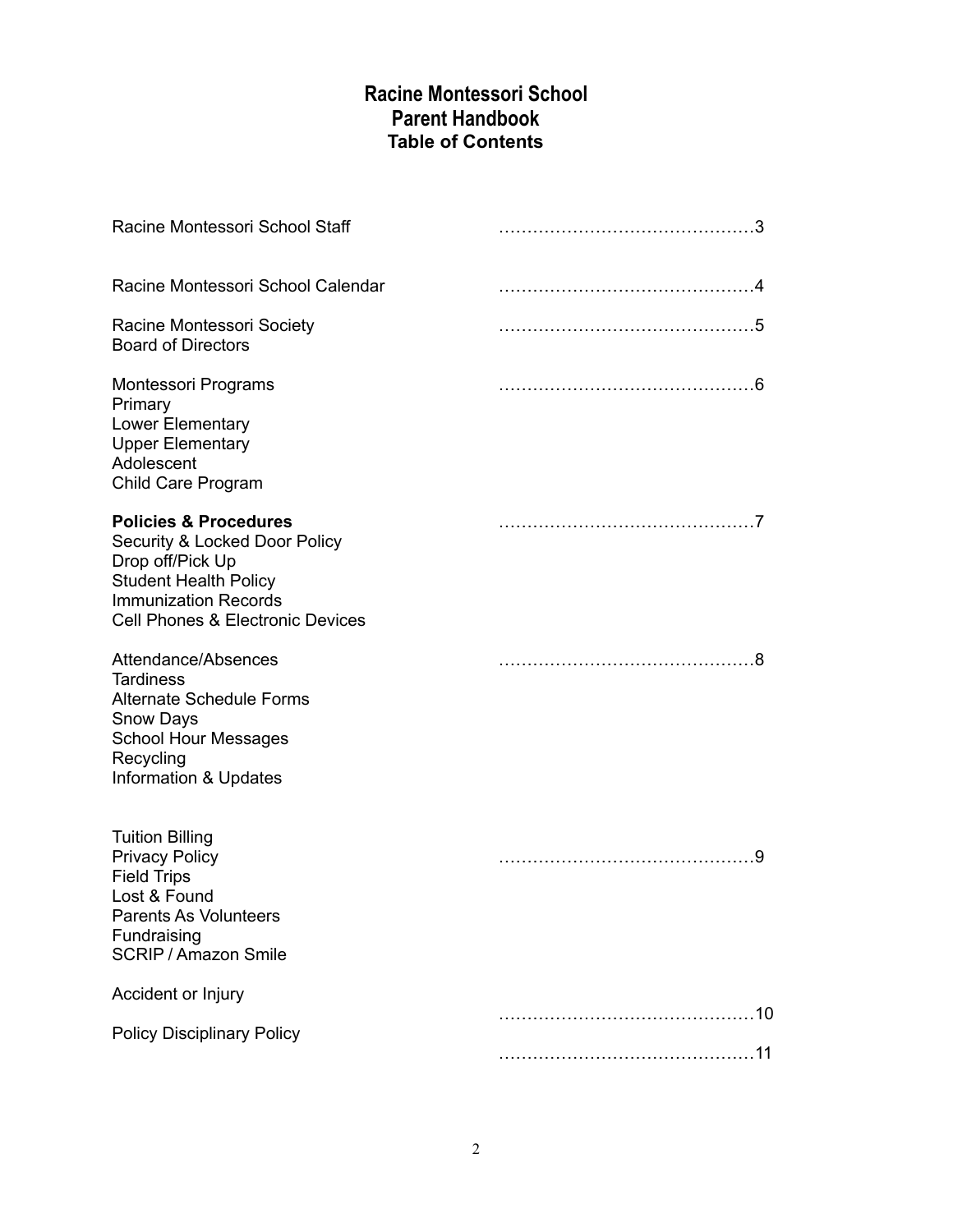## **RACINE MONTESSORI SCHOOL STAFF**

#### **Office**

Lisa Toraño **Administrator**<br>Meredith Gonzalez Administrative Administrative Assistant

#### **PRIMARY 3-6yrs**

Sarah Teskoski Montessori Teacher Kathy Schrandt Teacher Assistant

Nicole Fuentes Montessori Teacher Mary Kay Herness Teacher Assistant

#### **LOWER ELEMENTARY TEACHERS 6-9 YRS**

#### **Tree House**

Cara Lewis Montessori Teacher Lisa Porter Reading Specialist

#### **Rainforest Canopy**

Rachelle Koshen Montessori Teacher Kimberly Sabisch Reading Specialist

#### **UPPER ELEMENTARY 9-12 YRS**

McKenzie Vashlick

Anna Ptacek Lead Montessori Teacher Daiana Kern Montessori Teacher Lisa Toraño **Montessori Teacher**<br>Beth Franklin **Montessori Teacher** Language Arts Specialist<br>Teacher Assistant

#### **ADOLESCENTS 12-15 YRS**

Carrie Gayle **Classroom Teacher** Lisa Porter Classroom Teacher

#### **SPECIALISTS**

Denise Zingg<br>
Melissa Grigg<br>
Music Melissa Grigg Sandra Bonazza Spanish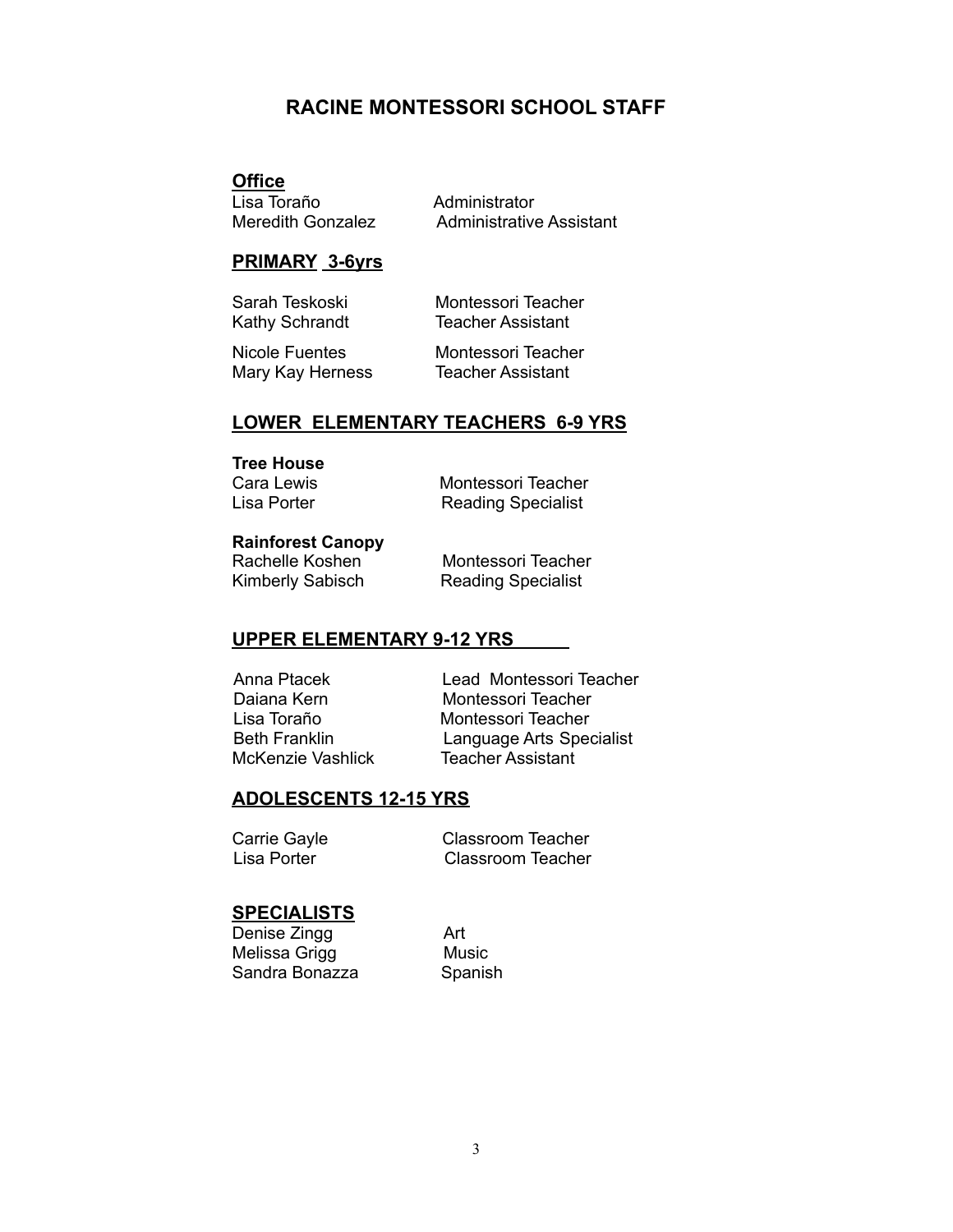# 2021-2022 RMS Calendar

Wednesday, Sept.1 First Day of School Monday, Sept. 6 Labor Day- **No School** Tuesday, Sept. 21 Peace Day celebration October date to be announced RMS Raffle Thurs-Fri, Oct 28-29 Fall Conferences November date to be announced Thanksgiving Pie Sale

Monday, Jan. 3 School Resumes

Tuesday, Feb. 22 Blue Day Wednesday, Feb 23 Red Day Thursday, Feb 24 Yellow Day Friday, Feb. 25 RMS Day

Sunday, March 6 Spring Open House, 1-3pm<br> **Thurs-Fri, March 17-18 Spring Open House, 1-3pm**<br> **Professional Development** March date to be announced Double Good Popcorn Sale

Monday, April 25 School resumes

**Wed-Fri, Nov 24-26 Thanksgiving Break- No School**

Friday, Dec. 3 St Nick Celebration Friday, Dec. 10 St. Lucia Celebration Friday, Dec. 17 Yule Log Celebration **Dec. 20-Jan 2 Winter Break- No School**

**Monday, Jan 17 Martin Luther King Jr.-No School** Tuesday, Jan 25 Elementary Info Night Thursday, Jan 27 Extended Day Info Night

**Thurs-Fri., Feb. 17-18 Winter Conferences, No School**

**Thurs-Fri, March 17-18 Professional Development No School**

**Friday, April 15 Spring Break Begins, No School** Monday, May 30th, Memorial Day-No School

June 1st Last Day of School **June 2-June 3 Spring Conferences**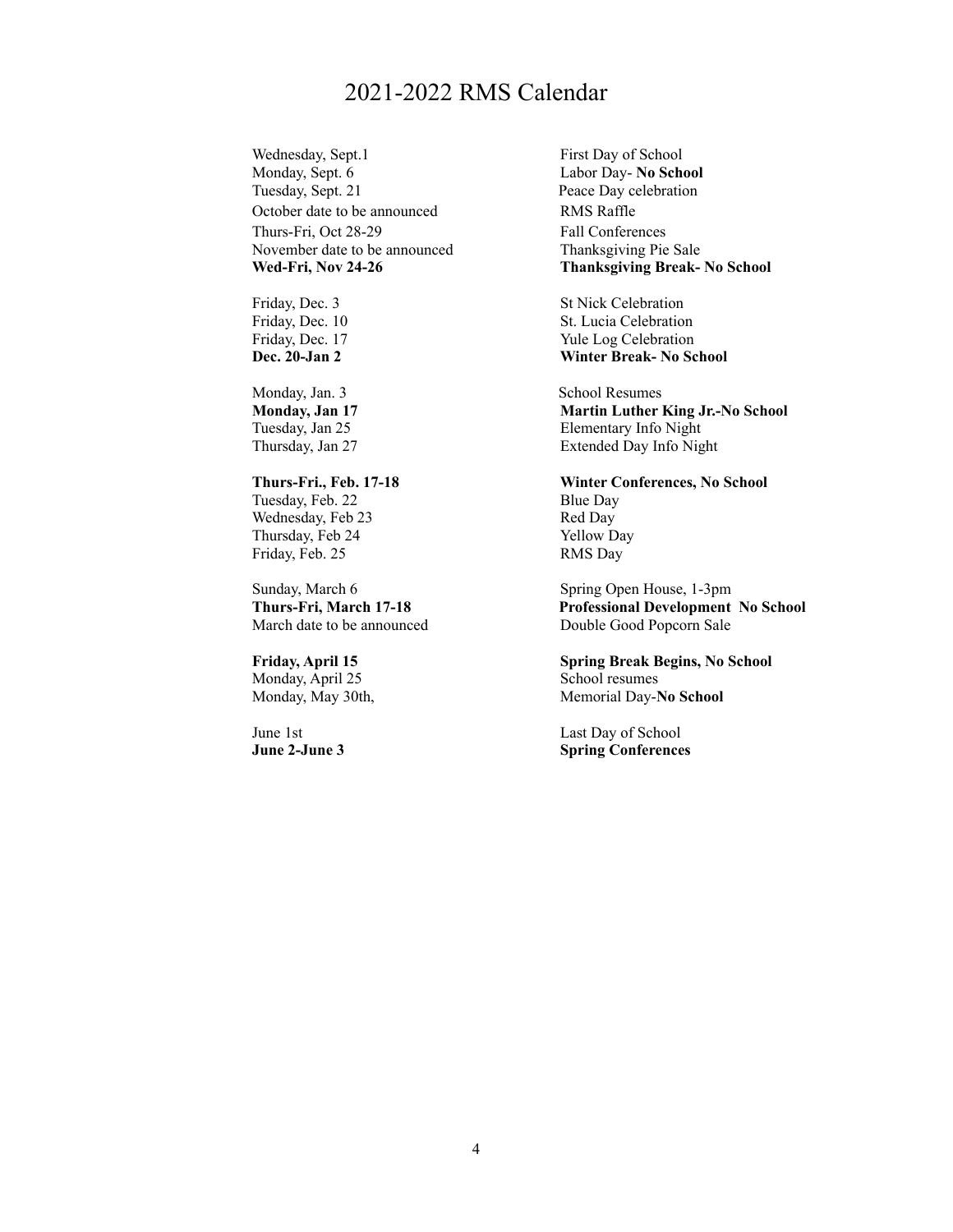#### **RACINE MONTESSORI SOCIETY**

**Racine Montessori School** is a non-profit organization founded in 1963 by a group of parents who were interested in Montessori philosophy. We want our parents to be well-informed on Montessori issues and about what's going on at school. Parents of children attending the school automatically become members of the Racine Montessori Society. The purpose of the society is to operate the school and promote the educational philosophy of Maria Montessori.

#### **Before the beginning of the school year, teachers will email families IMPORTANT INFORMATION.**

There are three (3) parent/teacher conferences during the year for all students. Due to Covid 19, these conferences may be conducted remotely with parents.

In February, we conduct classroom meetings to inform parents of classroom procedures/schedules and to explain our extended day and elementary programs.

Affairs of the Society are managed by the Board of Directors, consisting of nine members elected at the annual meeting, one alumni member, and one member at large, chosen by the board. Directors serve for three years. The board elects officers from its members to serve a one-year term. Each member of the Racine Montessori Society has one vote for the election of directors and all other matters the board refers to the group, with a maximum of two votes per family. Board meetings occur at 6:30 p.m. on the third Tuesday of each month in the school lounge or on zoom and are open to all members of the society.

#### **BOARD OF DIRECTORS**

Callie Ehmcke President Monica Santos Vice President John Buchaklian Treasurer Jamie Williams Secretary Naison Nyamatutu Paulina Tollacksen Rita Lewis Rebecca Byrne Chris Lohman Brett Britten Rachel Gage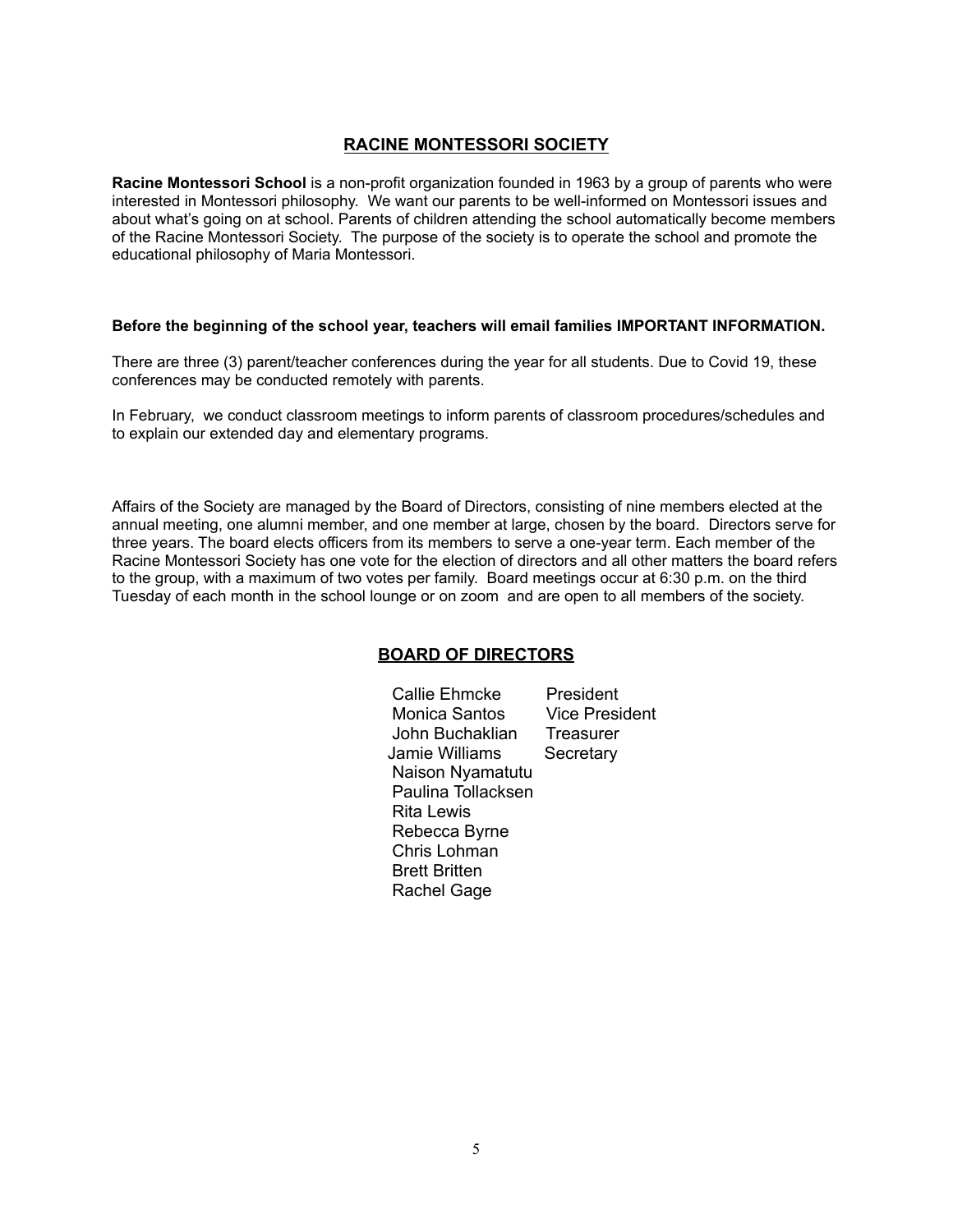### **RACINE MONTESSORI PROGRAMS**

The **Primary Program**, otherwise known as the Children's House (for ages 3-6), provides a prepared environment that encourages independence and active participation in the learning process. The major areas of the curriculum are Practical Life, Sensorial, Language Arts, Math, Science, and Geography. Developmentally appropriate manipulative materials enable the children to progress at their own pace. Children receive individualized and group instruction in a joyful atmosphere of cooperation and non-competitiveness.

While the students in our Children's House are absorbed with ordering the environment, the children in our **Lower Elementary Program** (ages 6-9) are concerned with ordering their reasoning minds. The program also respects that the six-to-nine year old is entering a sensitive period of the imagination and becomes interested in all aspects of his community and culture. Our curriculum helps the child to find meaning in knowledge and to transcend the narrow confines of a self-centered existence. Our Lower Elementary children continue to work with a sequence of educational materials which progress from the concrete to the abstract.

In the **Upper Elementary Program** (ages 9-12), the children continue to build upon previously acquired skills. Concrete materials are still present but less evident as the children are working more abstractly. The children delve into many areas of research and become familiar with a variety of information sources, a process that can be used throughout life. Children enjoy collaborating in small and large group activities. Group processing and problem-solving activities within the classroom prepare them to function responsibly and sensitively toward others.

Our **Adolescent Program** (ages 13-14) allows the students to continue learning in the peaceful, respectful environment that has been an important factor in the prior years of their Montessori education. At this age, students explore the needs of humanity and sense the need of service in the community, and this, along with academic studies, becomes the foundation upon which their education is built.

## **Childcare Program**

Due to the need to cohort during the COVID19 pandemic, childcare will once again take place in the classrooms and is available until 5:30 pm.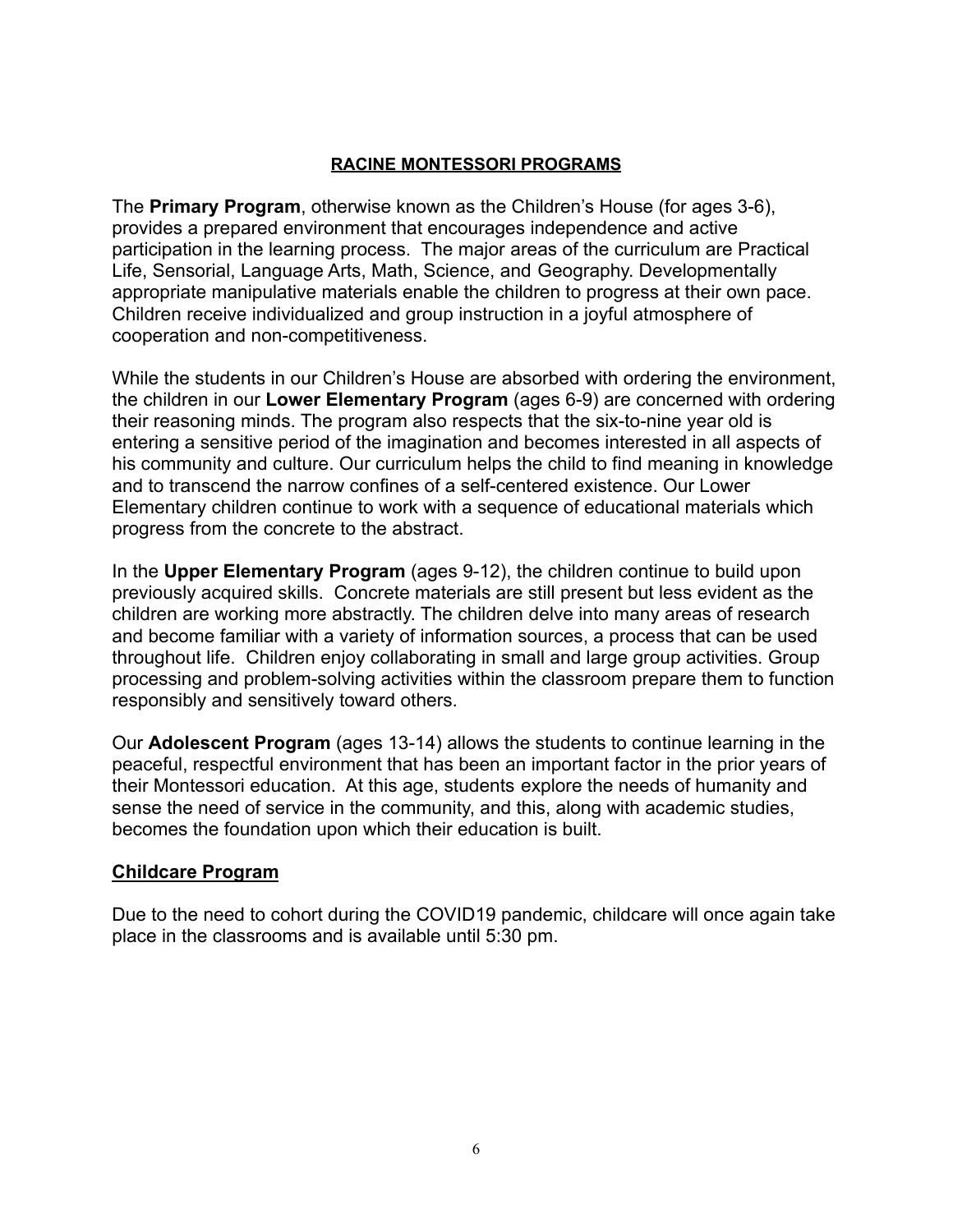# **Policies and Procedures**

**SECURITY and LOCKED DOOR - Per our Safety & Health Policy, due to Covid-19 we will not be allowing parent observations and visitors during school hours. Parents will have limited access to the building after communication with the office. If necessary, provisions will also be put in place for essential workers who must enter the building for repairs**

### **STUDENT HEALTH POLICY** - **IN ADDITION TO THIS POLICY PLEASE REFER TO THE HEALTH & SAFETY POLICY HANDBOOK which has been devised for COVID-19 situation.**

For the wellbeing of the children, a child **MUST NOT** be sent to school when ill. If a child becomes sick during school, the parents will be notified. All parents are required to have an alternate care system in place in the event of illness. **There is no infirmary on the school grounds**.

PLEASE SEE THE HEALTH AND SAFETY HANDBOOK FOR THE LIST OF SYMPTOMS THAT WOULD REQUIRE YOUR CHILD TO STAY AT HOME.

**IMMUNIZATION RECORDS** The State of Wisconsin requires that we keep a record of immunizations of all children. All immunization records must be received by the school office by September 15th so we can fulfill our compliance requirements for the State of Wisconsin.

## **RECORDS DUE THE FIRST WEEK OF SCHOOL are ONLY Required for:**

\*All new students

- \*Students entering Extended Day
- \*Students entering  $6<sup>th</sup>$  grade (tdap booster)

\*Personal Conviction or other waived circumstances, parents must complete  $\&$  sign a form each year.

You may access your child's immunization records at Wisconsin Immunization Registry site, <http://www.dhs.wisconsin.gov/immunization/WIR.htm> Public Immunization Record Access of a copy of your child's records.

To COMPLETE a hard copy of an immunization form, copy and paste this address into your browser: <http://www.dhs.wisconsin.gov/forms/F0/F04020L.pdf> complete and print the information you have entered.

Families new to the area (out of state) please complete the immunization form or submit a copy of your child's up to date immunization record from their physician.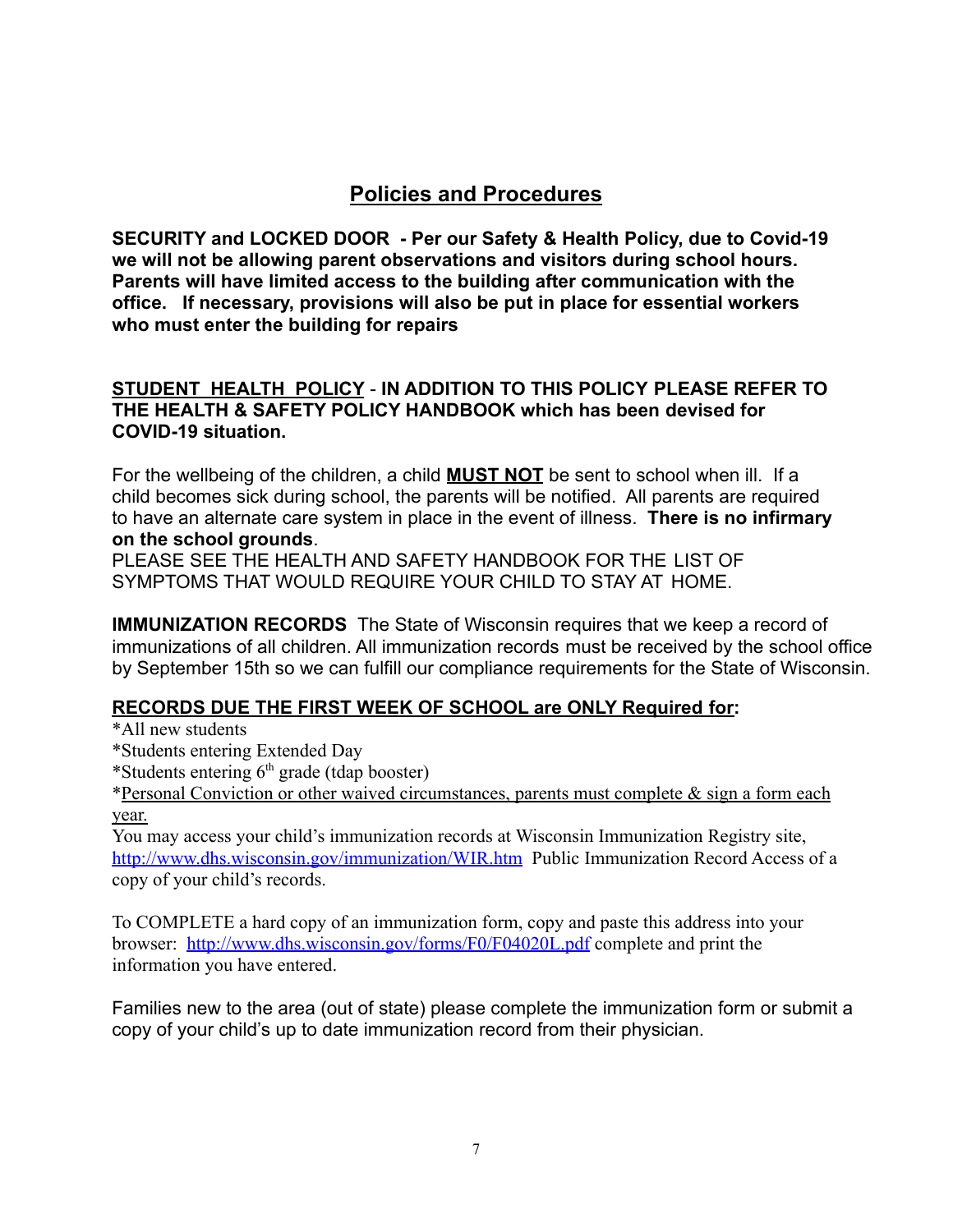**Cell Phones and Electronic Devices** are not allowed at Racine Montessori during the school day or at childcare. Please make sure your children are aware of this policy. If you feel that your child needs to bring their cell phone for communication after school, they must check their phone in with their teacher during school and childcare hours. Please email the office, if your child will need to bring their device along so that we can notify their teacher.

**ATTENDANCE / ABSENCES** Parents are requested to call the school office by 9:00 a.m. if a child will be absent for any reason. Please do not make plans that will keep your child out of class. Family vacations should coincide with school vacations. Every attempt should be made to schedule doctor or other appointments for your child after school hours or during school breaks.

**ALTERNATE SCHEDULE FORMS** must be filled out if there will be a change in the way you normally pick your child up. Please fill these forms out in advance of a change to your normal routine *or* child care schedule, keeping in mind that you must pre-arrange your child's stay in CCP. Changes must be made in writing.

#### **SNOW DAYS**

Racine Montessori School follows the closing policy of Racine Unified School District regarding snow days. If Racine Unified announces a snow day closing then RMS is closed as well. If Racine Unified is not on session and we need to announce a snow day, we will send out an all school email by 6 am.

**School Hour Messages** Parents may leave messages for teachers or their children by calling the main office. Classes will not be interrupted by telephone calls unless there is an emergency.

**RECYCLING** Racine Montessori School recycles all glass, plastic and aluminum products and we encourage our families to be conscientious in packing lunches. We discourage the use of juice boxes (please use a thermos!) and unnecessary wraps. We recommend reusable containers for food.

**INFORMATION & UPDATES** will be distributed through email. Our website, at [www.racinemontessori.com](http://www.racinemontessori.com), will also have school information under the parent tab (i.e. the monthly calendar). We have both a public FACEBOOK page (<https://www.facebook.com/racine.montessori>) and a closed parent group page used for family community building as well as a repeat of RMS announcements. Please contact that office if you need instruction on how to join the parent FB group.

In addition, some information such as individual classroom events/activities will be sent home in your child's backpack. Please be sure to check it every day.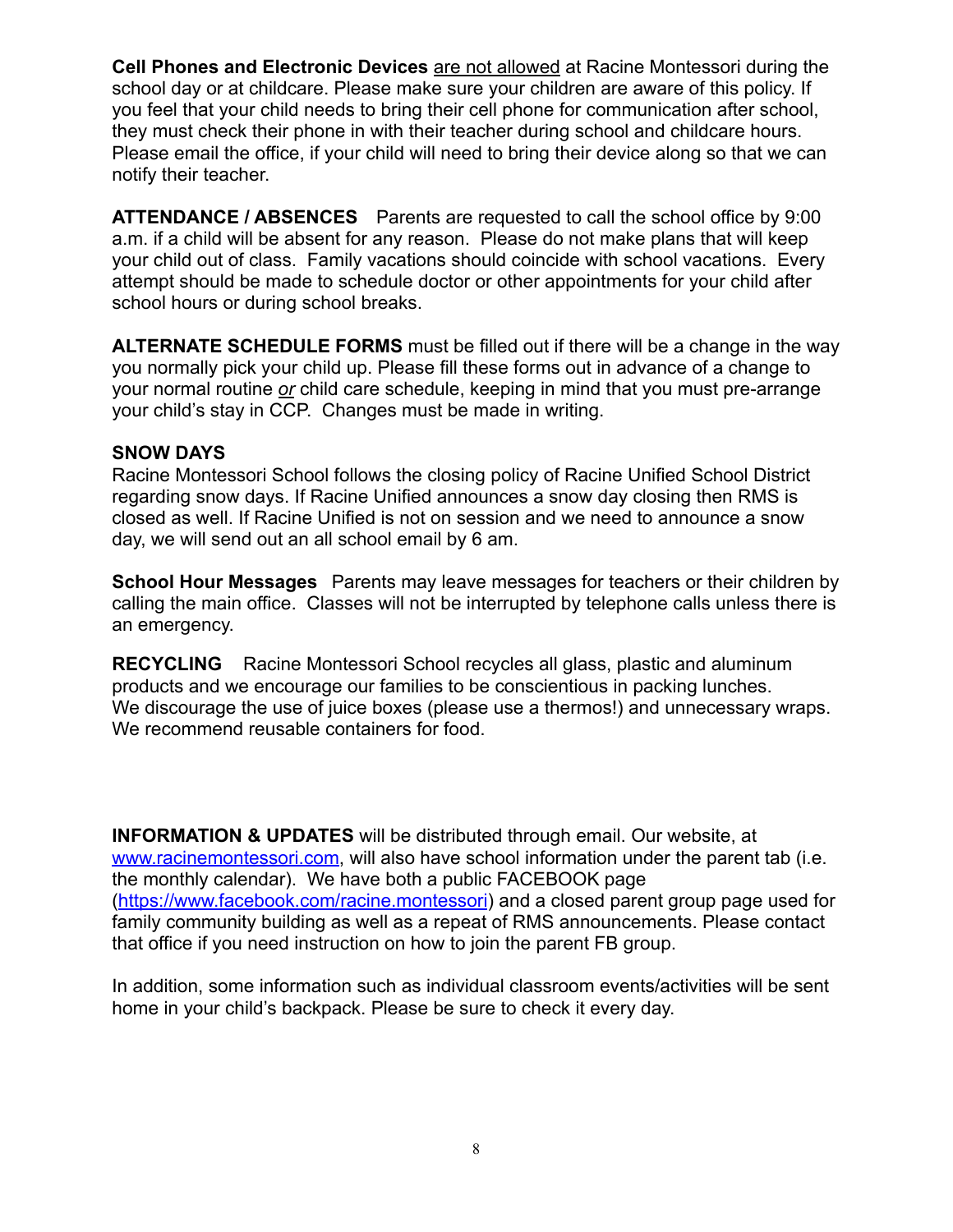**TUITION billing takes place during the first week of each month and statements** will be emailed to you at that time. Please make sure we always have your updated email address in our files. Payments are due on the  $15<sup>th</sup>$  of the month. We encourage families to use our tuition electronic funds transfer (EFT) . Your tuition payment will be withdrawn from your bank on the  $10<sup>th</sup>$  of each month. Please contact the office to register for EFT if you are interested. You may be assessed a late fee if tuition is not paid in a timely manner and Racine Montessori School reserves the right to suspend or dismiss any students whose tuition is not paid on a timely basis. We also take charge cards for tuition payment, with an additional processing fee of 2.6% to 3.5%, subject to change. You can make a payment from our website (racinemontessori.com) home page by clicking the payment icon.

**PRIVACY POLICY** Racine Montessori School refuses requests from businesses and merchants who want to contact our families. Class lists are for your personal reference only.

**FIELD TRIPS** Due to COVID 19, field trips will be carefully considered before students are allowed out into the community.

**LOST AND FOUND** Each classroom has its lost and found. Labeling your children's personal items is the best assurance for personal property to be returned to you in the event your child leaves something outside or somewhere in the building other than their classroom.

# **FUNDRAISING**

Racine Montessori has several fundraisers throughout the year including our great Fall and Spring Raffles, our delicious Thanksgiving Pie Sale and our Spring Popcorn Sale. You will be receiving more information about these great fundraisers in emails and through flyers that will be sent home with your children.

**SCRIP** - We call this the "painless" fundraiser because you purchase cards for items you ordinarily use anyway! Invite family members and friends to participate, too! an on-going online fundraising program that we use at Racine Montessori School. Included in SCRIP are gift cards to a variety of restaurants, stores, gas stations and other retailers. You pay face value for the gift card; however, RMS purchases them at a discounted price. The profit earned is divided between the school and the family who orders SCRIP (in the form of a tuition rebate once a year). You may order SCRIP online at [www.shop](http://www.shop)withscrip.com. SCRIP orders are placed on Mondays at 9:00 a.m. and are sent home in your child's backpack by Friday of the week ordered.

### **BOX TOPS for EDUCATION** - <https://www.boxtops4education.com/>

**AMAZON SMILE** – <https://www.smile.amazon.com> This is another easy fundraiser that benefits our school so if you do online shopping at Amazon, this would be a wonderful way to support our school.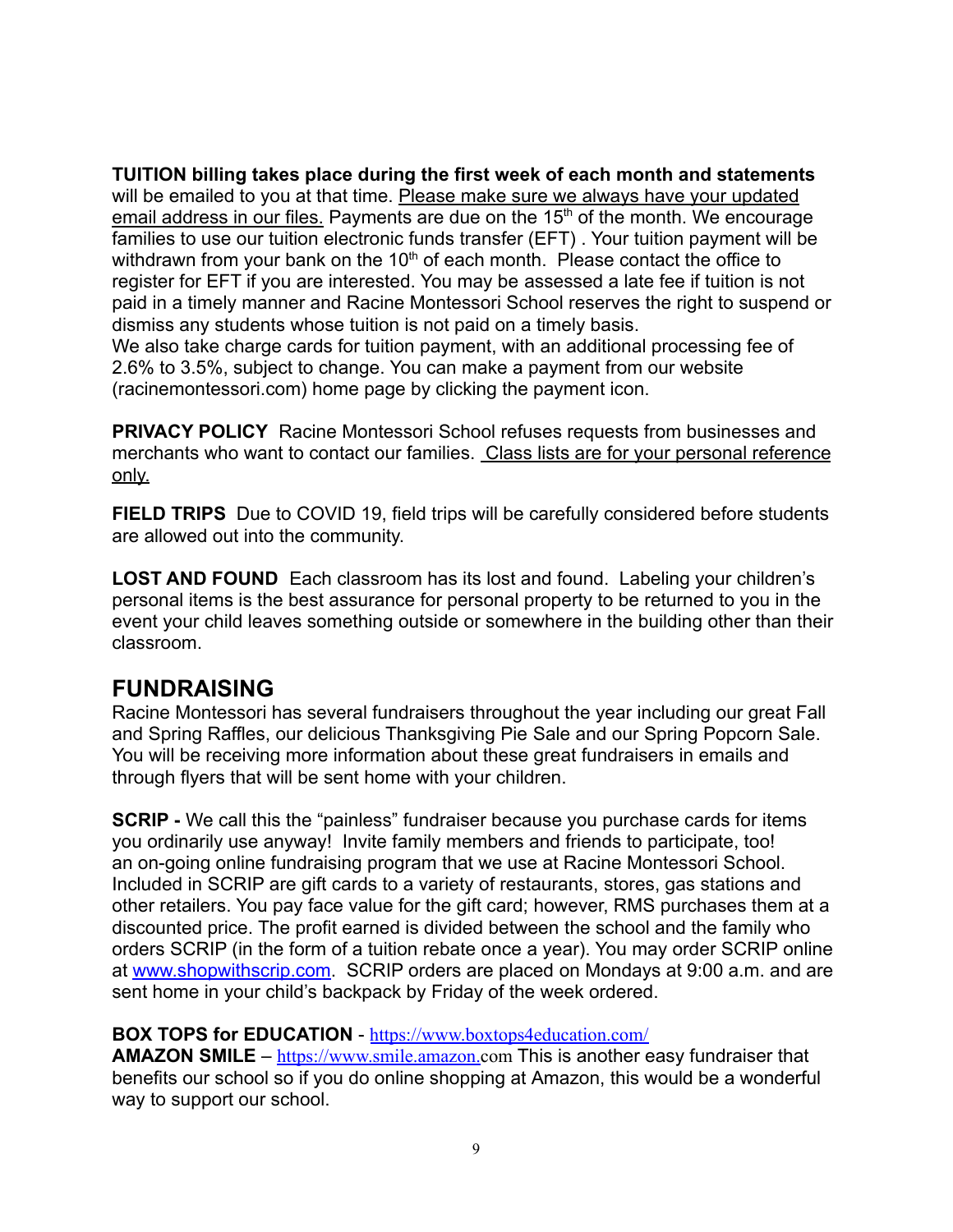# **Racine Montessori School Accident and Injury Policy**

We take every precaution to provide a safe environment for your child. However, accidents and injuries do happen.

The following outlines the measures taken by staff in the event of injury occurring at RMS or while attending school events off school premises.

# **In the event of accident/injury:**

- 1. A qualified teacher will administer first aid and make the child as comfortable as possible.
- 2. If puncture wounds or bites occur that break the skin occur, the office will attempt to notify parents to seek preference for washing wounds and/or applying Neosporin. Until parents are reached, the wound will be gently cleansed with water and covered with a bandage.
- 3. An Accident / Incident Report Form will be written by staff responsible for the child's care at the time of the incident to inform parent(s) of the details. A copy of this report will be kept in each child's folder in the school office.
- 4. Parents will be asked to read and sign the form to signify that they have been informed of the details and return the form back to school by the following day.

## *Parents will be notified immediately in the event of fever/serious health symptoms, excessive bleeding, or head injury.*

- 1. A qualified teacher will administer first aid and make the child as comfortable as possible.
- 2. Parents of the child will be notified of the accident/incident and asked to pick the child up from school. When in need of emergency medical assistance, an ambulance will be called, and parents will be asked to meet the child at the hospital.
- 3. A staff member will accompany the child in the ambulance to the hospital and stay with the child until a parent arrives.
- 4. An Accident / Incident Report Form will be written to inform parent(s) of the details. The child's parent will be asked to read and sign the form to signify that they have been informed of the details.

It is very important that parents always keep emergency contact information in the office up to date. This information should include current home, cell and business telephone numbers, addresses, medications and food allergies